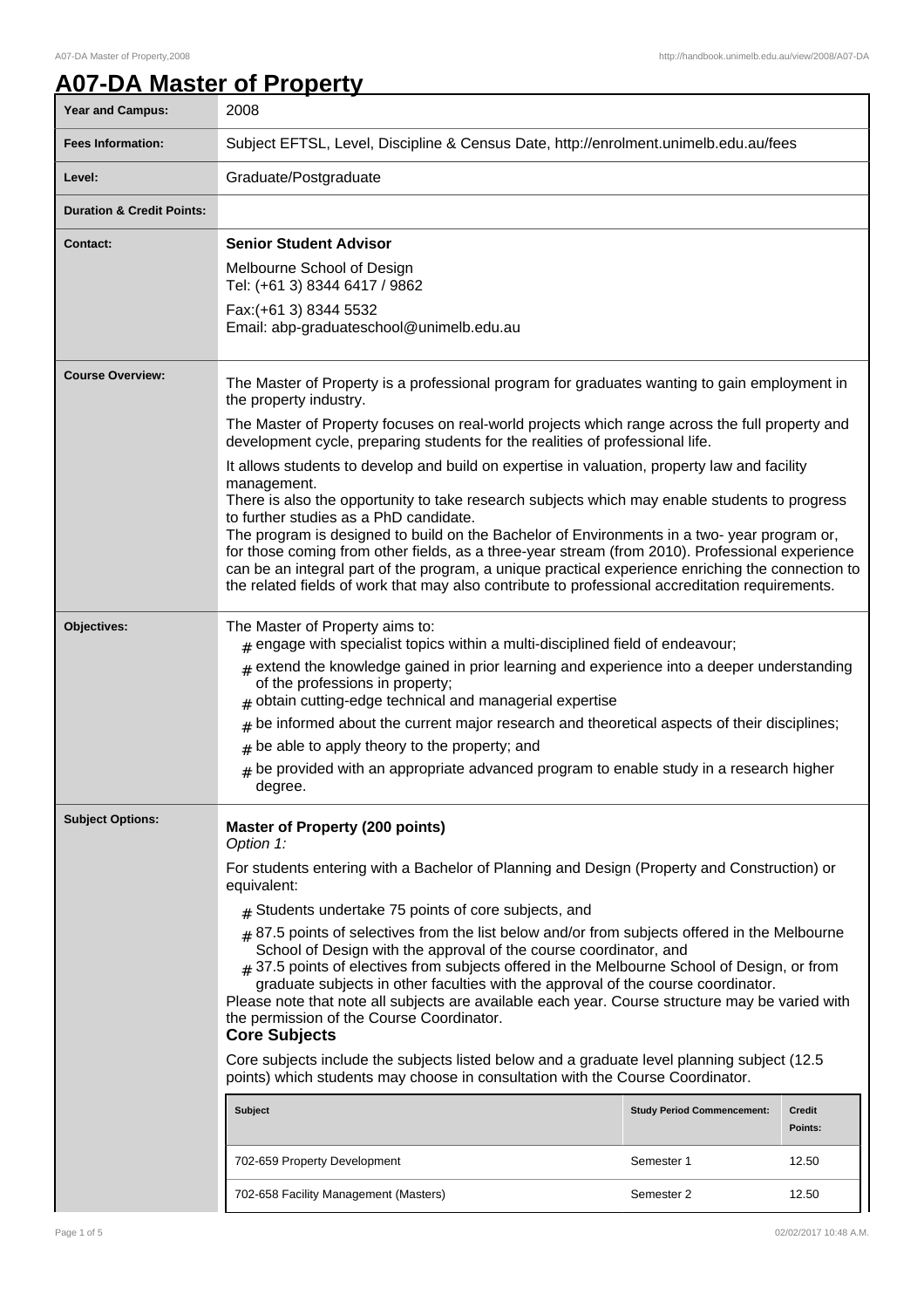| 702-652 Advanced Property Analysis            | Semester 2                        | 12.50                    |
|-----------------------------------------------|-----------------------------------|--------------------------|
| 705-666 Research Methods (Masters)            | Semester 2                        | 12.50                    |
| 702-865 Environmental Systems (PG)            | Semester 2                        | 12.50                    |
| <b>Selectives</b>                             |                                   |                          |
| Subject                                       | <b>Study Period Commencement:</b> | <b>Credit</b><br>Points: |
| 702-662 Resource Friendly Building Operations | Semester 1                        | 12.50                    |
| 702-669 Property Securitisation               | Semester 1                        | 12.50                    |
| 702-611 Asset Management                      | Semester 1                        | 12.50                    |
| 702-656 Project Management Framework          | Semester 1                        | 12.50                    |
| 702-670 International Property Development A  | Semester 2                        | 25                       |
| 702-667 Property Investment                   | Semester 2                        | 12.50                    |
| 702-663 Corporate Real Estate                 | Semester 2                        | 12.50                    |
| 702-671 International Property Development B  | Semester 2                        | 12.50                    |
| 705-655 Research Project A                    | Semester 1, Semester 2            | 12.50                    |
| 705-656 Research Project B                    | Semester 1, Semester 2            | 25                       |

#### **Recommended Pathway - Option 1**

Set out below is the recommended pathway for a student with a Bachelor of Planning and Design (Property and Construction) or equivalent:

#### **Year 1, Semester 1**

In semester 1 students should undertake two core subjects, a planning subject and a 12.5 credit point elective.

| <b>Subject</b>                     | <b>Study Period Commencement:</b> | <b>Credit</b><br>Points: |
|------------------------------------|-----------------------------------|--------------------------|
| 702-659 Property Development       | Semester 1                        | 12.50                    |
| 705-666 Research Methods (Masters) | Semester 2                        | 12.50                    |

#### **Year 1, Semester 2**

In semester 2 students should undertake three core subjects and a 12.5 credit point elective.

| <b>Subject</b>                        | <b>Study Period Commencement:</b> | <b>Credit</b><br>Points: |
|---------------------------------------|-----------------------------------|--------------------------|
| 702-865 Environmental Systems (PG)    | Semester 2                        | 12.50                    |
| 702-658 Facility Management (Masters) | Semester 2                        | 12.50                    |
| 702-652 Advanced Property Analysis    | Semester 2                        | 12.50                    |

## **Year 2**

In second year, students should take 62.5 credit points of selectives, and 37.5 credit points of electives from the Melbourne School of Design.

#### **Master of Property (200 points)** Option 2:

For students entering with a Bachelor of Environments (Property) or equivalent:

 $#$  Students undertake 100 points of core subjects, and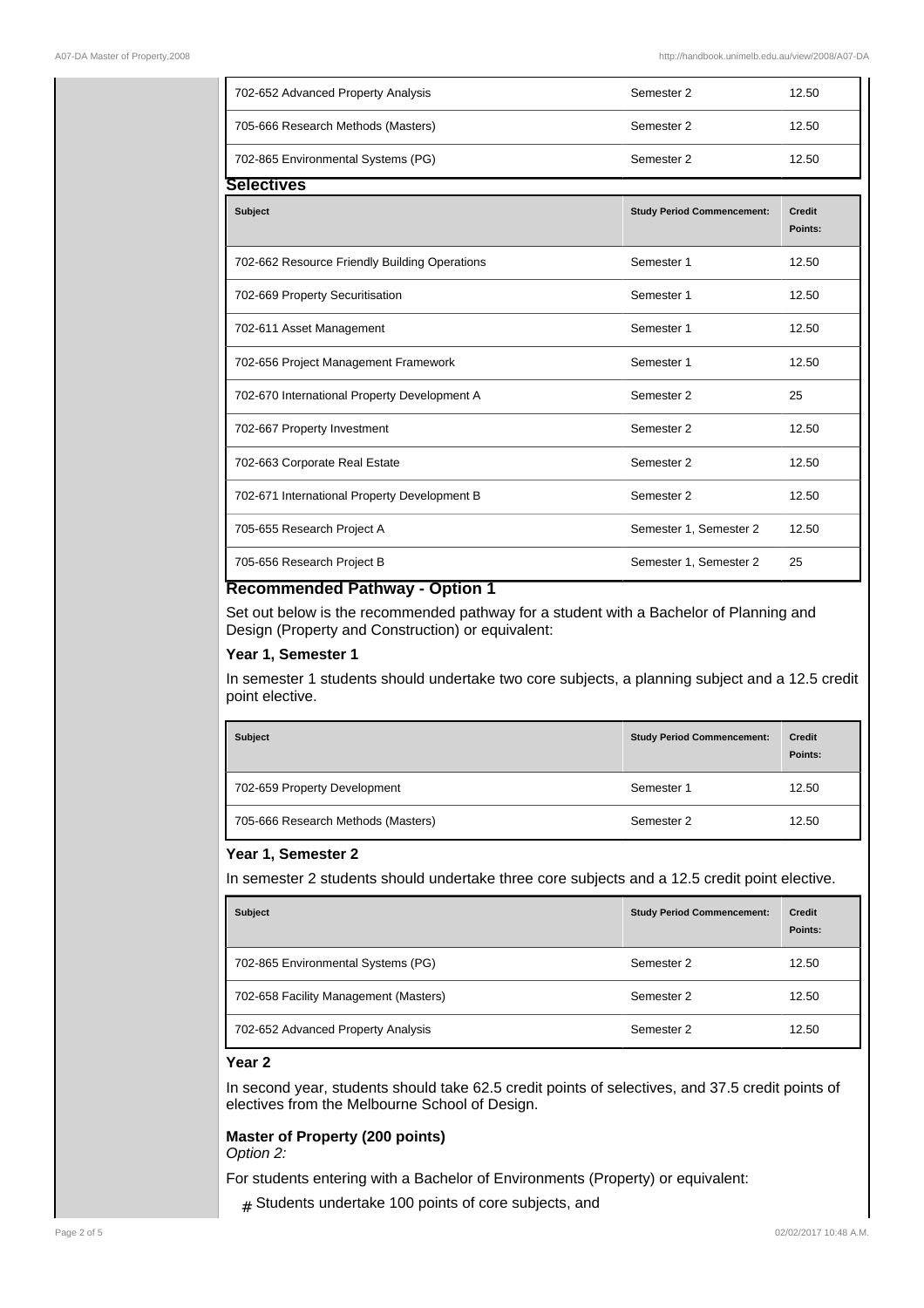- # 75 points of selectives from the list below and/or from subjects offered in the Melbourne School of Design with the approval of the course coordinator, and
- ${}_{\#}$  25 points of electives from subjects offered in the Melbourne School of Design, or from graduate subjects in other faculties with the approval of the course coordinator.

Please note that note all subjects are available each year. Course structure may be varied with the permission of the Course Coordinator.

### **Core Subjects**

Core subjects include the subjects listed below and a graduate level planning subject (12.5 points) which students may choose in consultation with the Course Coordinator.

#### It is recommended that students take Research Methods in Semester 2.

| <b>Subject</b>                                | <b>Study Period Commencement:</b> | <b>Credit</b><br>Points: |
|-----------------------------------------------|-----------------------------------|--------------------------|
| 702-853 Statutory Valuation (PG)              | Semester 1                        | 12.50                    |
| 702-659 Property Development                  | Semester 1                        | 12.50                    |
| 702-854 Property Law (PG)                     | Semester 1                        | 12.50                    |
| 702-658 Facility Management (Masters)         | Semester 2                        | 12.50                    |
| 702-652 Advanced Property Analysis            | Semester 2                        | 12.50                    |
| 702-898 Property Agency and Marketing (PG)    | 2                                 | 12.500                   |
| 705-666 Research Methods (Masters)            | Semester 2                        | 12.50                    |
| Selectives                                    |                                   |                          |
| <b>Subject</b>                                | <b>Study Period Commencement:</b> | <b>Credit</b><br>Points: |
| 702-611 Asset Management                      | Semester 1                        | 12.50                    |
| 702-662 Resource Friendly Building Operations | Semester 1                        | 12.50                    |
| 702-656 Project Management Framework          | Semester 1                        | 12.50                    |
| 702-654 Construction Studies                  | Semester 2                        | 12.50                    |
| 702-663 Corporate Real Estate                 | Semester 2                        | 12.50                    |
| 702-667 Property Investment                   | Semester 2                        | 12.50                    |
| 702-671 International Property Development B  | Semester 2                        | 12.50                    |
| 705-655 Research Project A                    | Semester 1, Semester 2            | 12.50                    |
| 705-656 Research Project B                    | Semester 1, Semester 2            | 25                       |
| 702-670 International Property Development A  | Semester 2                        | 25                       |
| 702-669 Property Securitisation               | Semester 1                        | 12.50                    |

# **Recommended Pathway - Option 2**

Set out below is the recommended pathway for a student with a Bachelor of Environments (Property) or equivalent:

#### **Year 1, Semester 1**

In semester 1 students should undertake three core subjects and an urban planning subject.

| <b>Subject</b>                   | <b>Study Period Commencement:</b> | <b>Credit</b><br>Points: |
|----------------------------------|-----------------------------------|--------------------------|
| 702-853 Statutory Valuation (PG) | Semester 1                        | 12.50                    |
| 702-854 Property Law (PG)        | Semester 1                        | 12.50                    |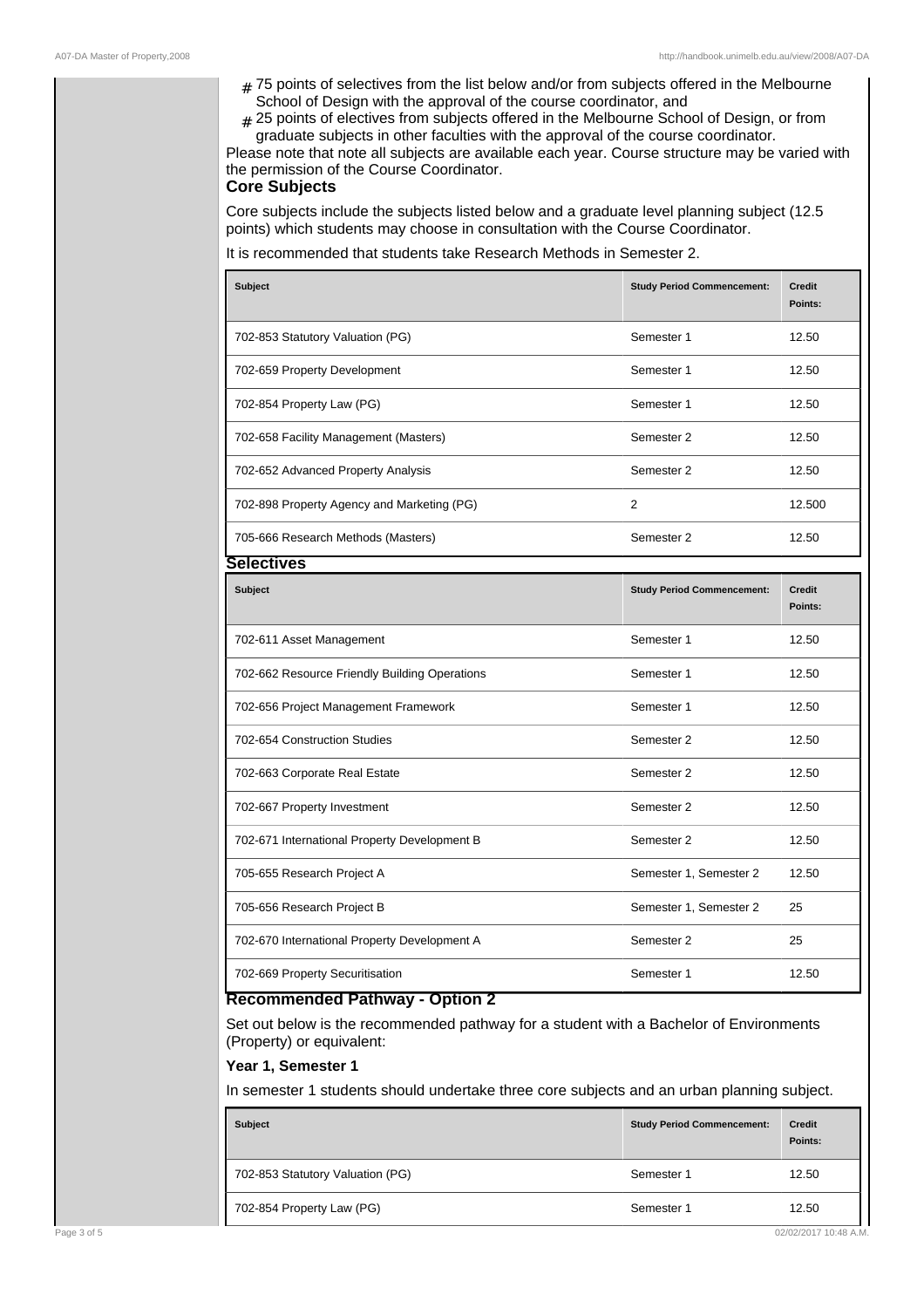|                                                   | 702-853 Statutory Valuation (PG)                                                                                                                                                                                                                                                                                                                                                                                                                                                                                                                                                                                                                                                                                                                                                                                                                                                                                             | Semester 1                        | 12.50                    |
|---------------------------------------------------|------------------------------------------------------------------------------------------------------------------------------------------------------------------------------------------------------------------------------------------------------------------------------------------------------------------------------------------------------------------------------------------------------------------------------------------------------------------------------------------------------------------------------------------------------------------------------------------------------------------------------------------------------------------------------------------------------------------------------------------------------------------------------------------------------------------------------------------------------------------------------------------------------------------------------|-----------------------------------|--------------------------|
|                                                   | Year 1, Semester 2<br>In semester 2 students are advised to undertake four core subjects.                                                                                                                                                                                                                                                                                                                                                                                                                                                                                                                                                                                                                                                                                                                                                                                                                                    |                                   |                          |
|                                                   | <b>Subject</b>                                                                                                                                                                                                                                                                                                                                                                                                                                                                                                                                                                                                                                                                                                                                                                                                                                                                                                               | <b>Study Period Commencement:</b> | <b>Credit</b><br>Points: |
|                                                   | 702-658 Facility Management (Masters)                                                                                                                                                                                                                                                                                                                                                                                                                                                                                                                                                                                                                                                                                                                                                                                                                                                                                        | Semester 2                        | 12.50                    |
|                                                   | 705-666 Research Methods (Masters)                                                                                                                                                                                                                                                                                                                                                                                                                                                                                                                                                                                                                                                                                                                                                                                                                                                                                           | Semester 2                        | 12.50                    |
|                                                   | 702-652 Advanced Property Analysis                                                                                                                                                                                                                                                                                                                                                                                                                                                                                                                                                                                                                                                                                                                                                                                                                                                                                           | Semester 2                        | 12.50                    |
|                                                   | 702-898 Property Agency and Marketing (PG)                                                                                                                                                                                                                                                                                                                                                                                                                                                                                                                                                                                                                                                                                                                                                                                                                                                                                   | $\overline{2}$                    | 12.500                   |
|                                                   | Year <sub>2</sub><br>In the second year, students are advised to take 75 credit points of selectives and 25 credit<br>points of electives from the Melbourne School of Design.                                                                                                                                                                                                                                                                                                                                                                                                                                                                                                                                                                                                                                                                                                                                               |                                   |                          |
| <b>Entry Requirements:</b>                        | <b>Master of Property (200 points)</b><br>$#$ Completion of the Bachelor of Planning and Design (Property and Construction) at the<br>University of Melbourne between 2005 and 2010; and<br>$_{\rm \#}$ Completion of at least 16 weeks of documented relevant full-time professional work<br>experience.<br><b>OR</b><br>$#$ Submission of a personal statement of no more than 1000 words outlining relevant prior<br>study and work experience, and motivation to undertake the course including academic and<br>or employer referee reports; and<br>$#$ A three-year undergraduate degree in a cognate area with a weighted average of at least<br>65% in the final two years, or equivalent.                                                                                                                                                                                                                            |                                   |                          |
|                                                   | NB: Students who have completed relevant prior study and/or at least one year of documented<br>relevant full-time professional work experience, or equivalent, may be eligible for advanced<br>standing. The Selection Committee may conduct interviews or tests to elucidate any of matters<br>referred to above. Students who complete a reflective journal, including a critical review of<br>an industry project (not more than 5,000 words), during their professional experience may be<br>eligible to receive 50 points of credit. Such would only apply to students who have completed at<br>least twelve months experience.                                                                                                                                                                                                                                                                                         |                                   |                          |
|                                                   | <b>Application Closing Dates</b>                                                                                                                                                                                                                                                                                                                                                                                                                                                                                                                                                                                                                                                                                                                                                                                                                                                                                             |                                   |                          |
|                                                   | # 30 November for commencement in Semester 1 (March)                                                                                                                                                                                                                                                                                                                                                                                                                                                                                                                                                                                                                                                                                                                                                                                                                                                                         |                                   |                          |
|                                                   | $#$ 31 May for commencement in Semester 2 (July)                                                                                                                                                                                                                                                                                                                                                                                                                                                                                                                                                                                                                                                                                                                                                                                                                                                                             |                                   |                          |
|                                                   | $#$ International applicants should apply by 30 April for commencement in Semester 2 (July)                                                                                                                                                                                                                                                                                                                                                                                                                                                                                                                                                                                                                                                                                                                                                                                                                                  |                                   |                          |
| <b>Core Participation</b><br><b>Requirements:</b> | <p>For the purposes of considering request for Reasonable Adjustments under the Disability<br/>Standards for Education (Cwth 2005), and Student Support and Engagement Policy, academic<br/>requirements for this subject are articulated in the Subject Overview, Learning Outcomes,<br/>Assessment and Generic Skills sections of this entry.</p> <p>lt is University policy to<br/>take all reasonable steps to minimise the impact of disability upon academic study, and<br/>reasonable adjustments will be made to enhance a student's participation in the University's<br/>programs. Students who feel their disability may impact on meeting the requirements of this<br/>subject are encouraged to discuss this matter with a Faculty Student Adviser and Student<br/>Equity and Disability Support: &lt; a href="http://services.unimelb.edu.au/disability"&gt;http://<br/>services.unimelb.edu.au/disability</p> |                                   |                          |
| <b>Graduate Attributes:</b>                       | It is expected that graduates of the MProp will have completed the academic requirements for<br>membership of: Australian Property Institute Royal Institution of Chartered Surveyors Graduates<br>with a property specialisation find employment as property valuers, land economists, property<br>managers, property analysts, property investment advisers and property development advisers.                                                                                                                                                                                                                                                                                                                                                                                                                                                                                                                             |                                   |                          |
| <b>Generic Skills:</b>                            | The MProp has been specifically designed around the University of Melbourne postgraduate<br>coursework graduate attributes and the requirements of professional associations. The MProp<br>will incorporate research-led teaching, problem-based collaborative learning, professional<br>engagement, and a diverse mature cohort. Graduates of MProp will have high level professional                                                                                                                                                                                                                                                                                                                                                                                                                                                                                                                                       |                                   |                          |